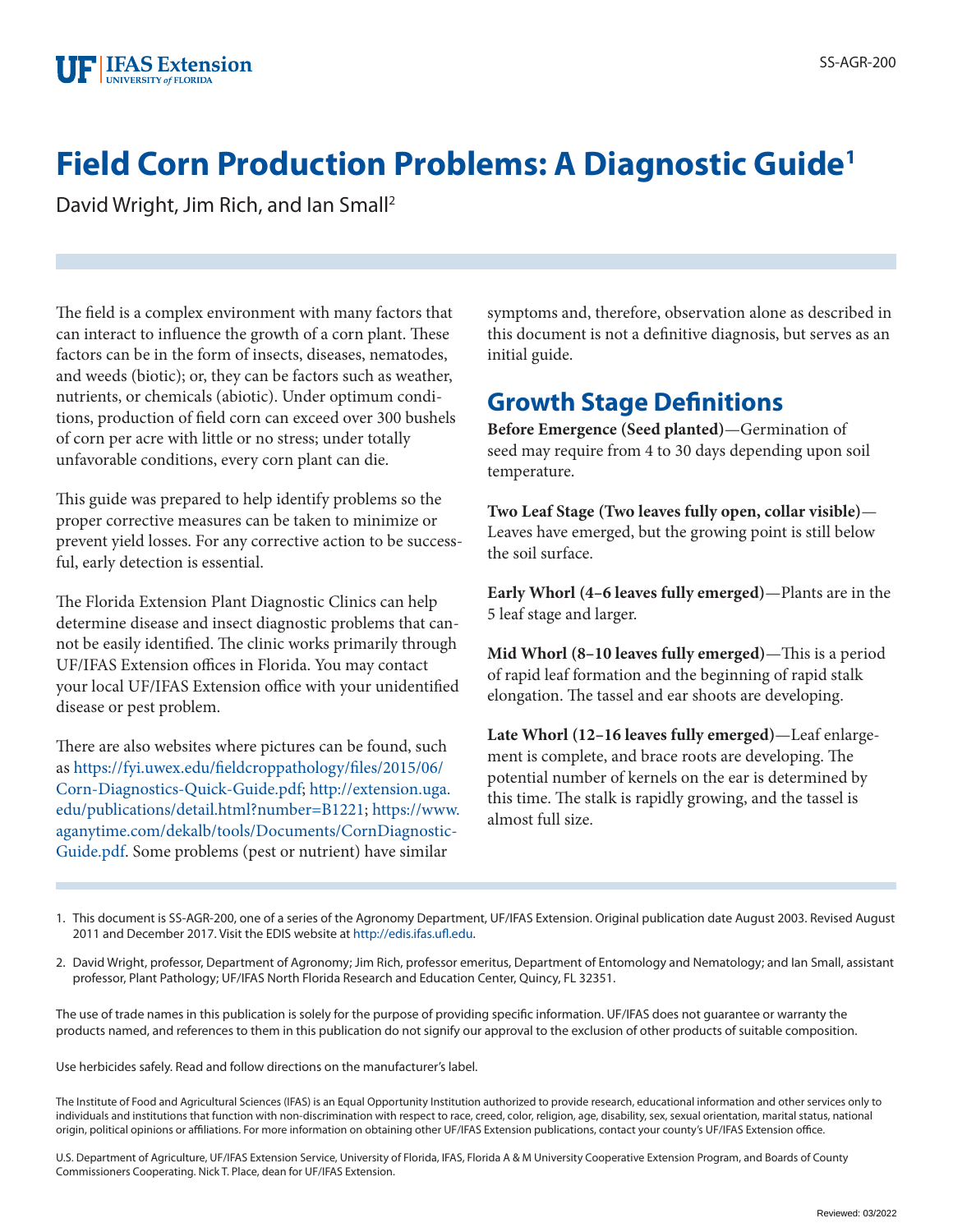**Tasseling (Tassel emerging)**—Final stalk elongation occurs during this stage.

**Early Silk (Silks emerging, pollen shedding)**—The tassel is fully emerged, and stalk development is complete. The ear shank and husks are growing rapidly. Ovules are enlarging, and the silk from each ovule is near the tip of the ear and emerging. The number of ovules that will be fertilized and develop into kernels is being determined at this stage.

**Blister Stage (Brown silk, cob full size, watery kernels)**— The cob, husk, and shank are fully developed. Starch has begun to accumulate and the kernels are rapidly increasing in size. The plants continue to absorb soil nitrogen and phosphorus, but much of these nutrients are being supplied from other plant parts. High water uptake period for grain fill.

**Soft Dough (Kernels milky with some starch)**—Starch is accumulating and embryo formation in each new kernel is underway.

**Hard Dough (Few kernels with dents)**—Embryo growth is rapid, and kernels are denting.

**Physiological Maturity (Black layer formed, grain mature and drying)**—Dry matter accumulation has ceased, and moisture loss begins. The husks and some leaves are usually no longer green. Most kernels are dented, and "black layer" formation is complete. Moisture is between 30%–35%.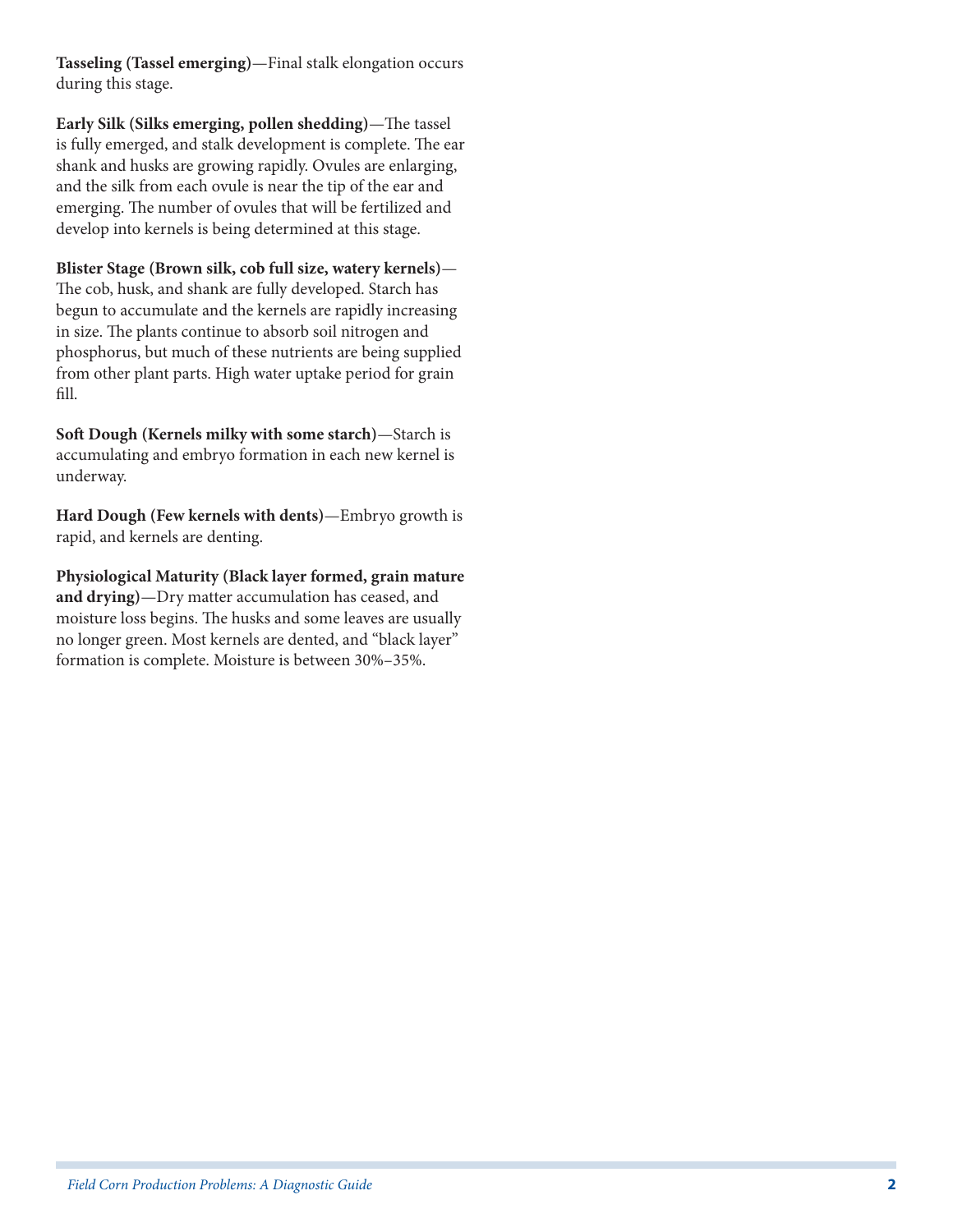## Table 1. Diagnosis of General Plant Problems by Growth Phase.

| <b>General Appearance</b>                       | <b>Specific Symptoms</b>                                                                                           | <b>Possible Causes</b>                                                                                          |
|-------------------------------------------------|--------------------------------------------------------------------------------------------------------------------|-----------------------------------------------------------------------------------------------------------------|
|                                                 | <b>I. BEFORE EMERGENCE</b>                                                                                         |                                                                                                                 |
| A. Skip in rows where plants fail to<br>emerge. | Seed not sprouted.                                                                                                 | Seed not viable. Anhydrous or aqua ammonia<br>injury.                                                           |
|                                                 |                                                                                                                    | Excessive fertilizer (nitrogen and/or potash)<br>placed too close to seed. Soil too dry, or water<br>logged.    |
| B. Seed or sprout eaten or dug up.              | Seed swollen, but not sprouted.                                                                                    | Mice, skunk, rats, crows, blackbirds.                                                                           |
|                                                 | Rotted seed or seedlings.                                                                                          |                                                                                                                 |
|                                                 | Seed hollowed out.                                                                                                 |                                                                                                                 |
|                                                 | Unemerged seedling dug up and/or entire plant<br>eaten.                                                            |                                                                                                                 |
|                                                 | <b>II. EMERGENCE TO KNEE-HIGH</b>                                                                                  |                                                                                                                 |
| A. Scattered problem spots of                   | Plants stunted, wilted and/or discolored.                                                                          | Cutworm damage.                                                                                                 |
| dead or poorly growing plants.                  | Plants cut off above or below ground.                                                                              |                                                                                                                 |
|                                                 | Sudden death of leaves or plants.                                                                                  |                                                                                                                 |
|                                                 | Plants with rough gouged out feeding damage at or<br>just below the soil surface.                                  |                                                                                                                 |
| B. Wilting.                                     | Upper leaves roll and appear dull or sometimes<br>purple; stunting of plants; plants may die.                      | Dry surface soil, shallow planting (1/2 inch or less),<br>sand blasting.                                        |
|                                                 | Whorl dead.                                                                                                        |                                                                                                                 |
|                                                 | Crown roots not developing.                                                                                        |                                                                                                                 |
|                                                 | Plants appear weak and sickly; wilting may occur;<br>tunneling or girdling at or near soil surface is<br>apparent. | Lesser corn stalk borer caused by dry weather<br>or planting into not fully decayed or green plant<br>material. |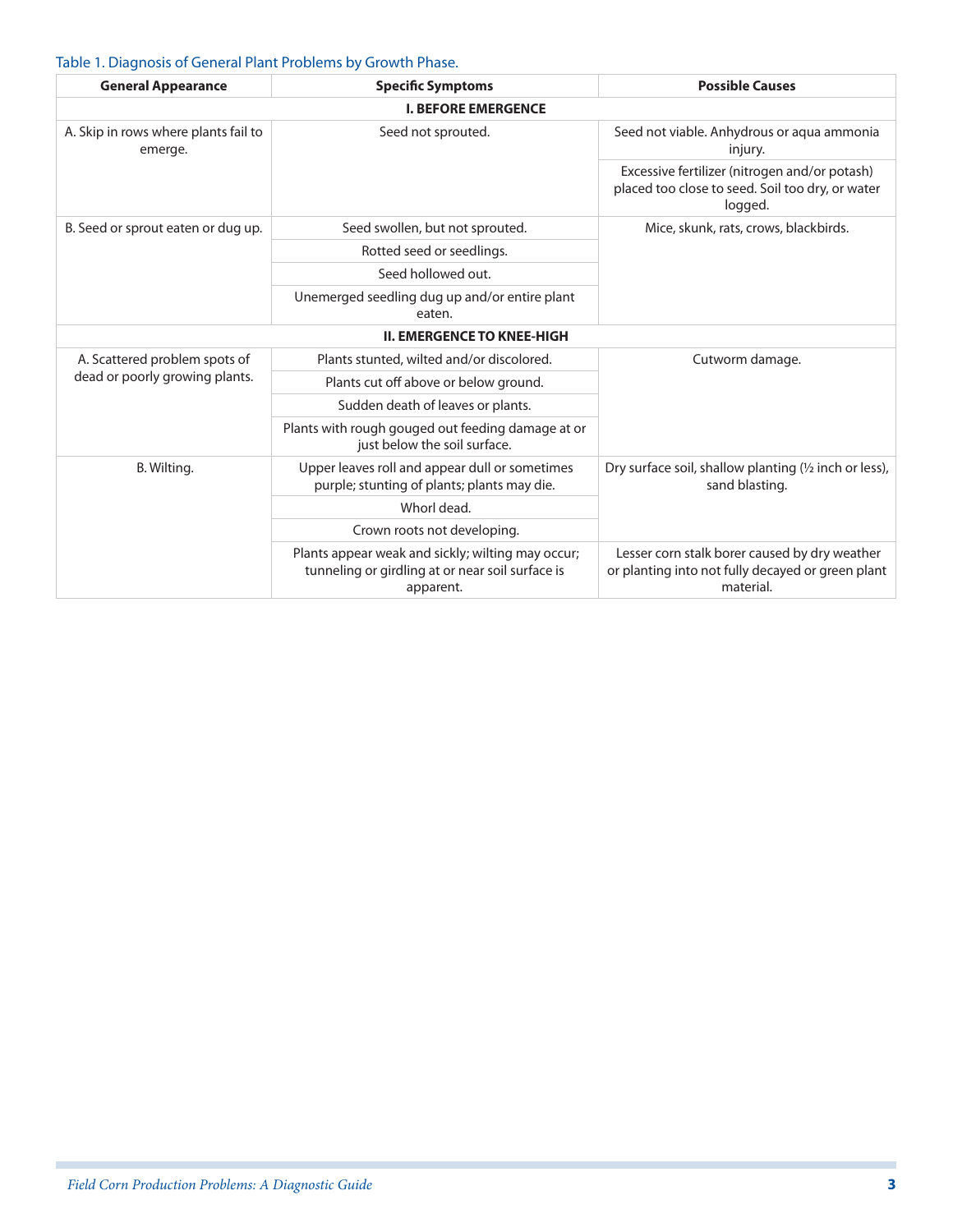| <b>General Appearance</b>         | <b>Specific Symptoms</b>                                                                                                                                                                                                        | <b>Possible Causes</b>                                                                                                                                                        |
|-----------------------------------|---------------------------------------------------------------------------------------------------------------------------------------------------------------------------------------------------------------------------------|-------------------------------------------------------------------------------------------------------------------------------------------------------------------------------|
| C. Plants discolored, stunted.    | Leaves appear sandblasted; leaves pale-green or<br>whitish in color.                                                                                                                                                            | Potassium deficiency. Excessive fertilizer or<br>chemical uptake.                                                                                                             |
|                                   | Leaf edges yellow or dead.                                                                                                                                                                                                      |                                                                                                                                                                               |
|                                   | Yellowing or browning beginning from the tips.                                                                                                                                                                                  | Excessive herbicide rates-(linuron (Lorox),<br>ametryn (Evik), post emergence with oil, atrazine<br>and other photosynthetic inhibitors: in severe<br>cases, plants may die). |
|                                   | Lower leaves dead, tips on upper leaves dying.                                                                                                                                                                                  | Fertilizer injury.                                                                                                                                                            |
|                                   | General yellowing of upper leaves.                                                                                                                                                                                              | Sulfur deficiency.                                                                                                                                                            |
|                                   | General yellowing of lower leaves.                                                                                                                                                                                              | Excessive moisture. Nitrogen deficiency.                                                                                                                                      |
|                                   | Purpling or reddening of leaves from tips backwards;<br>affects lower leaves initially; leaf tips may later turn<br>dark brown and die.                                                                                         | Phosphorus deficiency.                                                                                                                                                        |
|                                   | Leaves slowly turn white to tan and die.                                                                                                                                                                                        | Glyphosate (Roundup), other herbicide injury.                                                                                                                                 |
|                                   | Irregular light and dark mottling or mosaic on the<br>leaves. Sometimes reddening of leaves.                                                                                                                                    | Maize dwarf mosaic or maize chlorotic dwarf<br>viruses.                                                                                                                       |
|                                   | Irregular light gray or silvery blotches on both sides<br>of leaves on the east side of affected plants.                                                                                                                        |                                                                                                                                                                               |
|                                   | Light streaking of leaves which develops into a broad<br>band of bleached tissue on each side of the midribs;<br>leaf-midribs and margins remain green; sometimes<br>stalks and leaf edges appear to be tinted red or<br>brown. | Zinc deficiency.                                                                                                                                                              |
|                                   | Bright yellow to white strips with smooth margins<br>running the length of leaves; may appear on scattered<br>plants throughout the field and sometimes only on<br>one side of a plant.                                         | Genetic stripes.                                                                                                                                                              |
|                                   | White or yellow stripes between leaf veins.                                                                                                                                                                                     | Excessively acidic soil; Magnesium, iron,<br>manganese, boron or sulfur deficiencies.                                                                                         |
|                                   | Distinct bleached bands across leaf blades; leaf tissue<br>may collapse at discolored bands, resulting in the leaf<br>folding downward at this point.                                                                           | Air pollution injury; herbicides injury; cold<br>banding.                                                                                                                     |
| D. Plants discolored and stunted. | Leaves yellow; plants spindly and stunted.                                                                                                                                                                                      | Nitrogen deficiency. Sulfur deficiency-more<br>pronounced on younger leaves than nitrogen<br>deficiency; water logged soils, sting or stubby-<br>root nematodes.              |
|                                   |                                                                                                                                                                                                                                 | Phosphorus deficiency-mild.                                                                                                                                                   |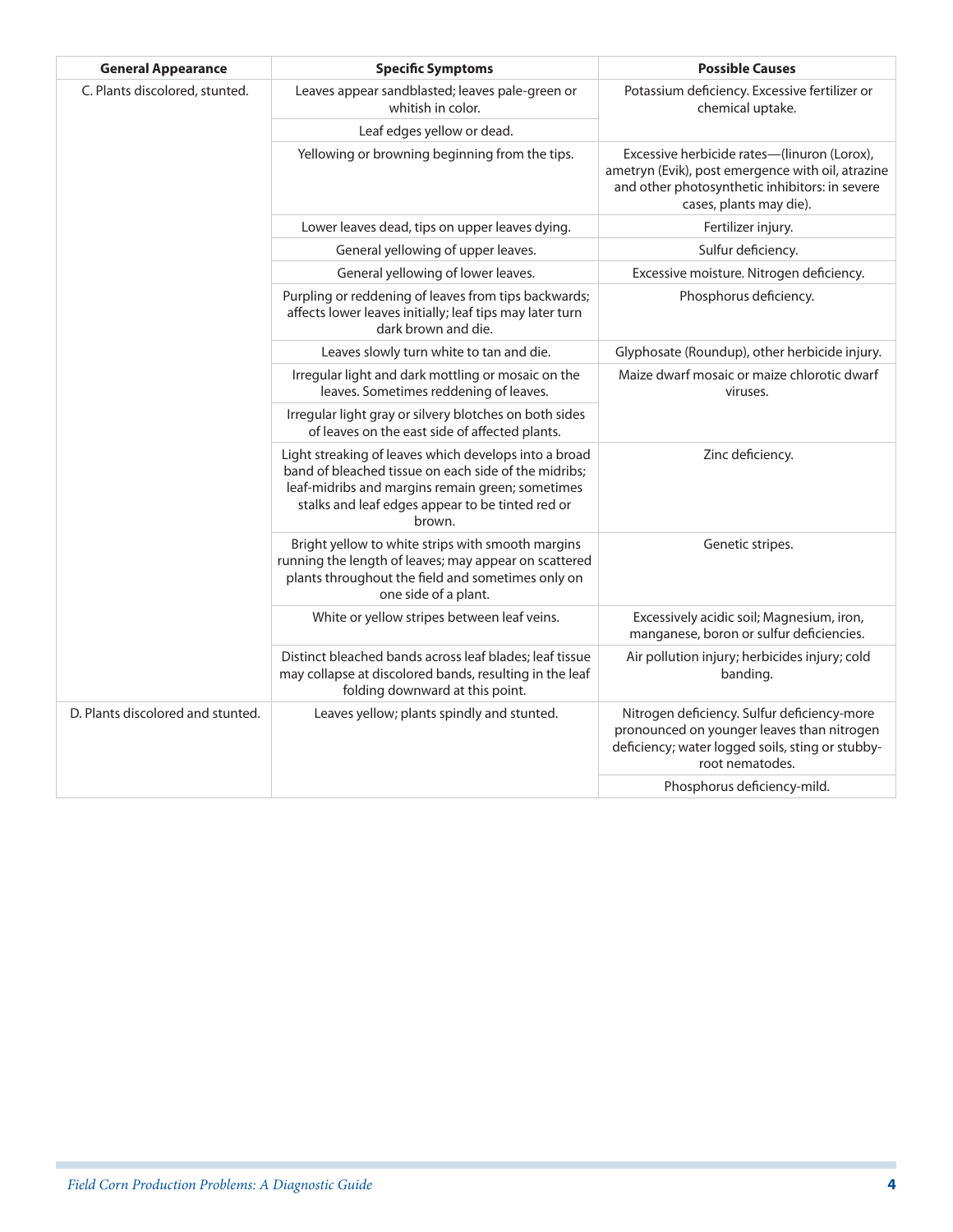| <b>General Appearance</b>                    | <b>Specific Symptoms</b>                                                                                                                                                                                                                                            | <b>Possible Causes</b>                                                                                                                                                                                      |
|----------------------------------------------|---------------------------------------------------------------------------------------------------------------------------------------------------------------------------------------------------------------------------------------------------------------------|-------------------------------------------------------------------------------------------------------------------------------------------------------------------------------------------------------------|
| E. Plants discolored and/or<br>malformed.    | Whitish striping along leaf veins.                                                                                                                                                                                                                                  | Sulfur deficiency.                                                                                                                                                                                          |
|                                              | Excessive tillering; stunting.                                                                                                                                                                                                                                      |                                                                                                                                                                                                             |
|                                              | Slight yellow-green tint; severely stunted; inability of<br>leaves to emerge or unfold-leaf tips stick together,<br>giving plants ladder-like appearance.                                                                                                           | Calcium deficiency; Herbicide injury-Amide<br>herbicide (Dual, etc.).                                                                                                                                       |
|                                              | Leaves yellow and not fully expanded; roots sheared<br>off or dried up.                                                                                                                                                                                             | Over application of anhydrous or aqua ammonia.                                                                                                                                                              |
|                                              | Leaves fail to unfurl properly, often leafing out<br>underground; plants may be bent, lying flat on the<br>soil surface.                                                                                                                                            | Excessive herbicide rates-Dicamba (Banvel) or<br>metolachlor (Dual).                                                                                                                                        |
|                                              | Leaves stunted-twisted, and may appear knotted or<br>hooked as with a walking cane.                                                                                                                                                                                 | Thiocarbamate herbicide injury butylate<br>(Sutan+); EPTC (Eradicane); or Metalachlor (<br>Dual).                                                                                                           |
|                                              | Shoots and roots malformed; general stunting of<br>plants.                                                                                                                                                                                                          | Excessive rates of soil applied phenoxys (2,4-D)<br>or dicamba                                                                                                                                              |
|                                              | Onion-leafing (leaves remain wrapped in a tall spike).                                                                                                                                                                                                              | High herbicide rates applied "over the top";<br>dicamba (Banvel), leaves may be narrower than<br>normal; 2,4-D injury may cause temporary (7 to<br>10 days) stalk brittleness.                              |
|                                              | Plants bent or twisted; stunted; irregular rows of<br>holes in unfolded leaves.                                                                                                                                                                                     | Stalk borer; Billbug.                                                                                                                                                                                       |
| F. Lesions on leaves.                        | Spots of dead tissue on leaves.                                                                                                                                                                                                                                     | Paraquat-Atrazine and oil herbicide injury;<br>with paraquat, damage occurs only where the<br>chemical contacts the plant tissue.                                                                           |
|                                              | Circular to oval cinnamon-brown pustules.                                                                                                                                                                                                                           | Common and southern corn rusts. Southern corn<br>leaf blight.                                                                                                                                               |
| G. Plant tissue removed.                     | Whole plant cut off at ground level.                                                                                                                                                                                                                                | Cutworm.                                                                                                                                                                                                    |
|                                              | Leaves entirely eaten off or large chunks of leaf tissue<br>removed.                                                                                                                                                                                                | Armyworms; Grasshoppers.                                                                                                                                                                                    |
|                                              | Ragged holes in the leaves.                                                                                                                                                                                                                                         | Hail damage; European corn borers; Corn<br>earworms; Cutworms-early larval damage.                                                                                                                          |
|                                              | Shredding, tearing of leaves.                                                                                                                                                                                                                                       | Wind damage; Hail damage                                                                                                                                                                                    |
|                                              | Rows of circular to elliptical holes across leaves.                                                                                                                                                                                                                 |                                                                                                                                                                                                             |
|                                              | "Window effect" on leaves-leaves (area between<br>upper and lower surface) eaten out, leaving a<br>transparent 'mine' with bits of dark fecal material<br>scattered throughout.                                                                                     | Corn blotch leaf miners.                                                                                                                                                                                    |
|                                              | Yellowed and weakened area on leaf midrib from<br>tunneling feeding damage; often frass (sawdust-like<br>excrement) evident around the feeding wound; the<br>midrib will commonly break at this point, causing the<br>leaf blade to fold down from the damage area. | European corn borers.                                                                                                                                                                                       |
| <b>III. KNEE-HIGH TO TASSELING</b>           |                                                                                                                                                                                                                                                                     |                                                                                                                                                                                                             |
| A. Severe wilting and/or death of<br>plants. | Sudden death of plants.                                                                                                                                                                                                                                             | Lightning (All plant material in an approximately<br>circular area suddenly killed; plants along margin<br>of affected area may be severely to slightly<br>injured; severely injured plants may die later). |
|                                              | Dieback of leaves wilting, then drying up of leaf<br>tissue, beginning at leaf tips.                                                                                                                                                                                | Molybdenum deficiency (younger leaves may<br>twist); Air pollution.                                                                                                                                         |
|                                              | Dead leaves or plants, usually at row ends.                                                                                                                                                                                                                         | Excessive fertilizer or herbicide rates, or soil<br>compaction.                                                                                                                                             |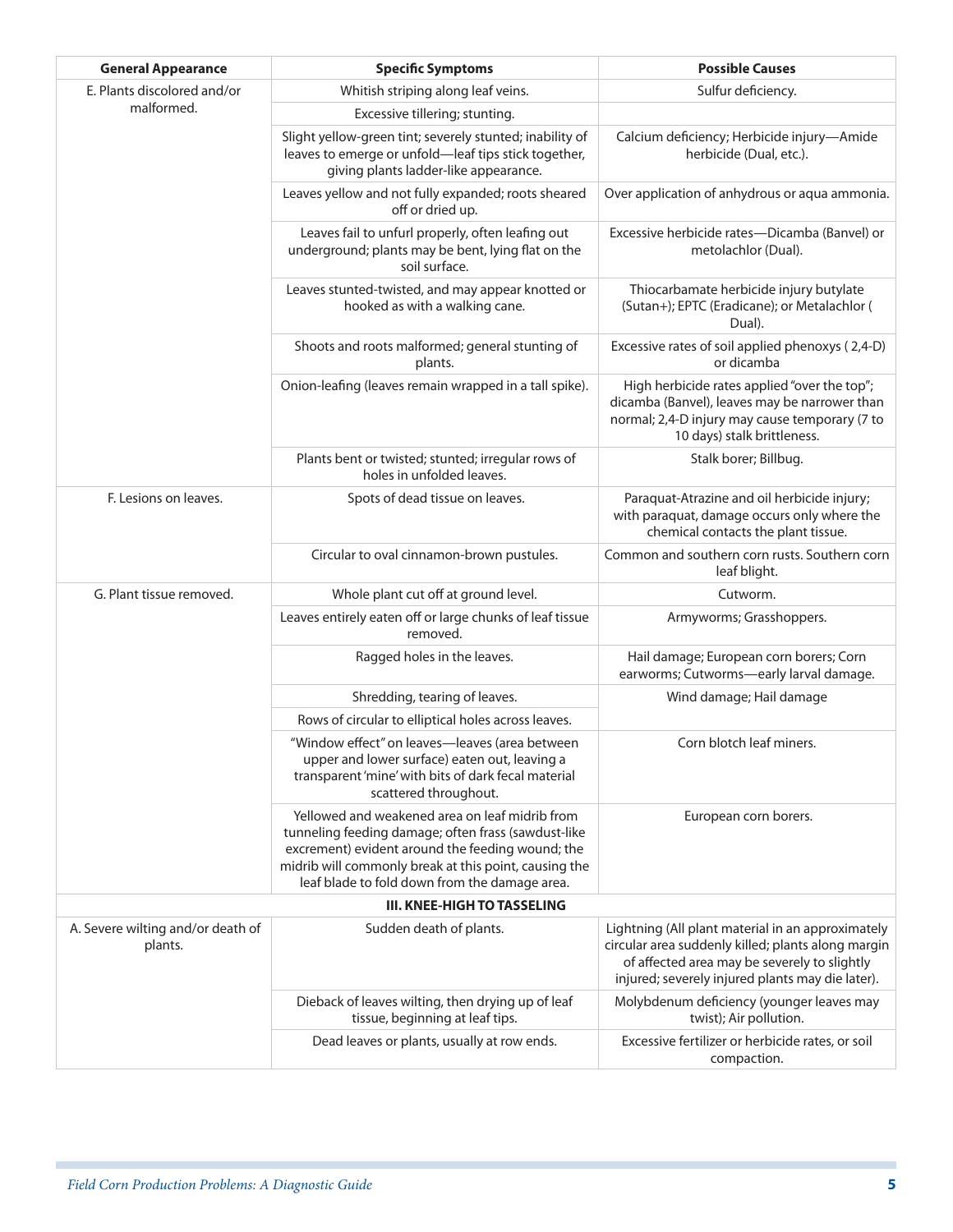| <b>General Appearance</b>              | <b>Specific Symptoms</b>                                                                                                                                                                                                              | <b>Possible Causes</b>                                                                                                                                                                                        |  |
|----------------------------------------|---------------------------------------------------------------------------------------------------------------------------------------------------------------------------------------------------------------------------------------|---------------------------------------------------------------------------------------------------------------------------------------------------------------------------------------------------------------|--|
| B. Plants discolored.                  | Yellowing of plants, beginning with lower leaves.                                                                                                                                                                                     | Potassium deficiency.                                                                                                                                                                                         |  |
|                                        | Yellowing of leaf margins beginning at tips; affected<br>tissue later turns brown and dies.                                                                                                                                           |                                                                                                                                                                                                               |  |
|                                        | Purpling or reddening of leaves from tip backward;<br>affects lower leaves initially; leaf tips may turn dark<br>brown and die.                                                                                                       | Phosphorus deficiency.                                                                                                                                                                                        |  |
|                                        | Yellow to white interveinal striping on leaves.                                                                                                                                                                                       | Genetic stripe (stripes have smooth margins;<br>may appear on scattered plants throughout the<br>field and, sometimes, only one side of a plant).                                                             |  |
|                                        |                                                                                                                                                                                                                                       | Boron deficiency (initially white, irregularly<br>shaped spots develop between veins which<br>may coalesce to form white stripes that appear<br>waxy and raised from leaf surface; plants may be<br>stunted). |  |
|                                        | Leaves completely white.                                                                                                                                                                                                              | Herbicides such as Zorial or Cotoran.                                                                                                                                                                         |  |
|                                        | Leaves turn whitish.                                                                                                                                                                                                                  | Spider mites.                                                                                                                                                                                                 |  |
|                                        | Pale green to white stripes between leaf veins, usually<br>on upper leaves                                                                                                                                                            | Iron deficiency.                                                                                                                                                                                              |  |
|                                        | Upper leaves show pale green to yellow interveinal<br>discoloration; lower leaves appear olive green and<br>somewhat streaked; severe damage appears as<br>elongated white streaks. The center of which turns<br>brown and falls out. | Manganese deficiency.                                                                                                                                                                                         |  |
| C. Plants discolored and<br>malformed. | Plants show stunting and/or a mottle or fine chlorotic<br>strips in leaves. Leaves can be reddish.                                                                                                                                    | Maize dwarf mosaic virus or maize dwarf<br>chlorotic virus.                                                                                                                                                   |  |
|                                        | Stunting, tillering; twisting and rolling of leaves.                                                                                                                                                                                  | Crazy top, plant virus.                                                                                                                                                                                       |  |
|                                        | Plants darker green; stalks twisted at mid to upper<br>half; ears often do not develop.                                                                                                                                               | Herbicide injury-butlylate (Sutan+) or EPTC<br>(Eradicane).                                                                                                                                                   |  |
|                                        | Twisting and bending at corn stalks above the ear<br>shoot; ear may be malformed.                                                                                                                                                     |                                                                                                                                                                                                               |  |
|                                        | Plants lodge or grow up in a curved "sled runner" or<br>gooseneck shape.                                                                                                                                                              |                                                                                                                                                                                                               |  |
|                                        | Soft, glistening white gall soon becomes black and<br>dusty on stalks, leaves, ear or tassel.                                                                                                                                         | Common smut (fungus).                                                                                                                                                                                         |  |
| D. Plant tissue removed.               | Ragged holes in the leaves and shredding of plants.                                                                                                                                                                                   | Hail damage.                                                                                                                                                                                                  |  |
|                                        | Shredding, tearing of leaves.                                                                                                                                                                                                         | Wind damage.                                                                                                                                                                                                  |  |
|                                        | Leaf tissue skeletonized or lacy in appearance.                                                                                                                                                                                       | Japanese beetles.                                                                                                                                                                                             |  |
|                                        | Leaves entirely eaten off or large chunks of leaf tissue<br>removed.                                                                                                                                                                  | Armyworms. Grasshoppers. Fall armyworms.<br>Corn earworms. Livestock. Wildlife.                                                                                                                               |  |
|                                        | Holes bored into stalks and area within stalk<br>hollowed out by feeding damage.                                                                                                                                                      |                                                                                                                                                                                                               |  |
| E. Lesions on plants.                  | Oval, circular, or rectangular lesions, tan to brown in<br>color.                                                                                                                                                                     | Southern corn leaf blight.                                                                                                                                                                                    |  |
|                                        | Circular to oval, brick-red to cinnamon-brown<br>pustules on leaves.                                                                                                                                                                  | Common and southern corn rust (fungi).                                                                                                                                                                        |  |
|                                        | <b>IV. TASSELING TO MATURITY</b>                                                                                                                                                                                                      |                                                                                                                                                                                                               |  |
| A. Silking impaired.                   | Delayed silking or failure to silk.                                                                                                                                                                                                   | Cucumber beetles. Japanese beetles.                                                                                                                                                                           |  |
|                                        | Silks clipped off.                                                                                                                                                                                                                    | Grasshoppers.                                                                                                                                                                                                 |  |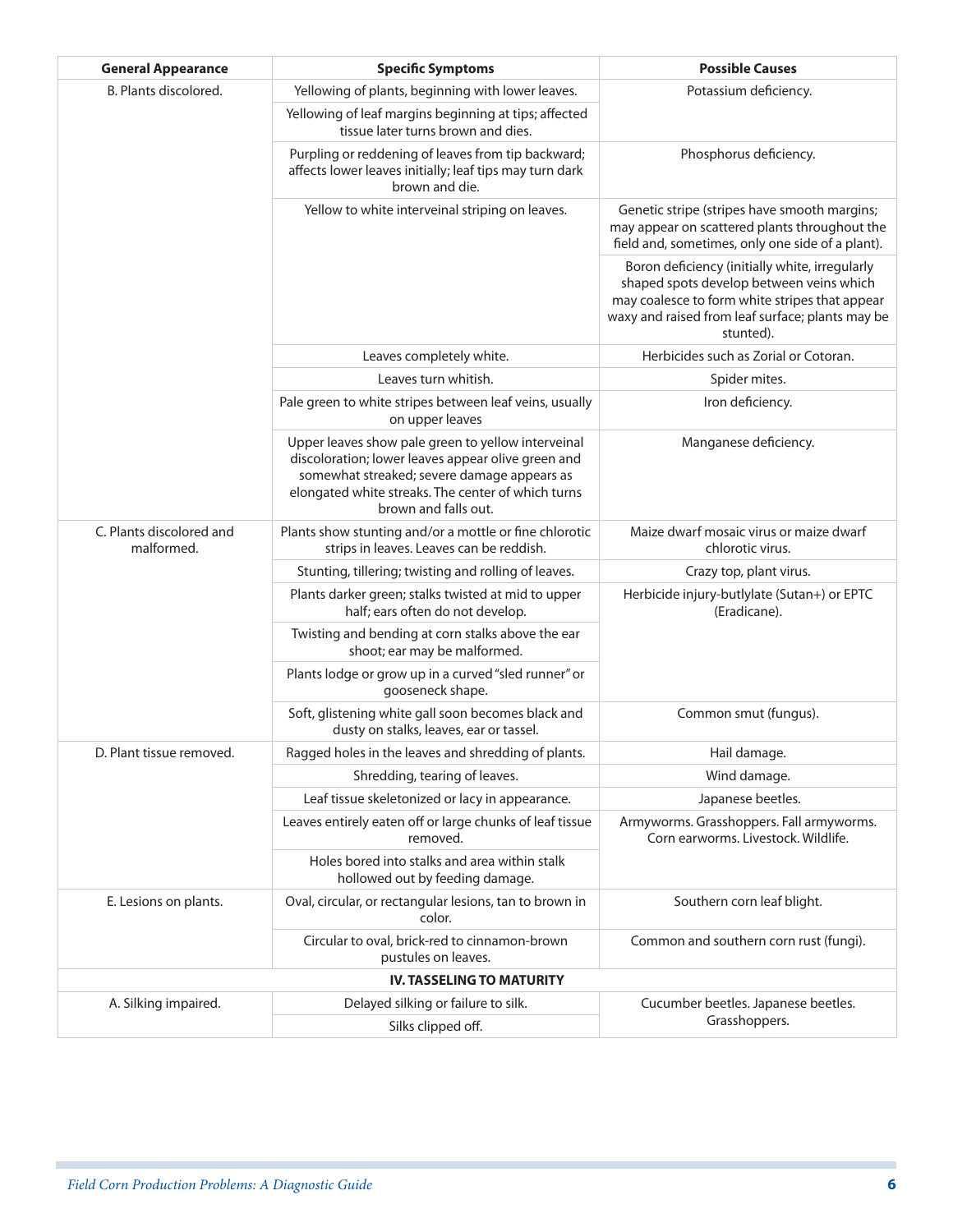| <b>General Appearance</b>             | <b>Specific Symptoms</b>                                                                                 | <b>Possible Causes</b>                                                                                                                                                                                          |
|---------------------------------------|----------------------------------------------------------------------------------------------------------|-----------------------------------------------------------------------------------------------------------------------------------------------------------------------------------------------------------------|
| B. Tassels malformed.                 | Tassels fail to emerge.                                                                                  | Boron deficiency (initially white, irregularly-<br>shaped spots develop between veins which may<br>coalesce and form white stripes that appear<br>waxy and raised from leaf surface; plants may be<br>stunted). |
|                                       | Tassels and upper stalk and foliage bleached -<br>premature drying.                                      | Anthracnose.                                                                                                                                                                                                    |
|                                       | Tassels develop as a mass of leaves.                                                                     | Crazy-top plant virus.                                                                                                                                                                                          |
|                                       | Broken tassel from tunnelling.                                                                           | European corn borer.                                                                                                                                                                                            |
| C. Plants discolored.                 | Yellowing of leaf margins beginning at tips; affected<br>tissue later turns brown and dies.              | Potassium deficiency.                                                                                                                                                                                           |
|                                       | Reddish or purple leaf.                                                                                  | Injury near leaf base, leaf injury; no ear on stalks<br>and leaf is a carbohydrate sink.                                                                                                                        |
|                                       | Irregular, purple-brown spots or blotches on sheaths.                                                    | Purple sheath spots.                                                                                                                                                                                            |
| D. Stalks malformed and/or<br>broken. | Lower stalk internodes and brace roots easily<br>compressed; stalks may lodge.                           | Fungal stalk rots.                                                                                                                                                                                              |
|                                       | Plants lodge, stalk may break.                                                                           | European corn borer; wind; potassium<br>deficiency-yellowing of leaf margins, beginning<br>at tips; affected tissue later turns brown and dies.                                                                 |
| E. Premature death of all or some     | Sudden death of entire plant.                                                                            | Anthracnose leaf blight (fungus).                                                                                                                                                                               |
| parts of plants.                      | Extensive areas of leaf tissue die prematurely,<br>resulting in leaf drying.                             |                                                                                                                                                                                                                 |
|                                       | Top kill-premature death of all or portion of plants<br>above ears.                                      | Severe drought.                                                                                                                                                                                                 |
|                                       | Early death of plant.                                                                                    |                                                                                                                                                                                                                 |
| F. Leaf tissue removed.               | Ragged holes in the leaves.                                                                              | Hail damage.                                                                                                                                                                                                    |
|                                       | Shredding, tearing of leaves.                                                                            | Wind damage.                                                                                                                                                                                                    |
|                                       | Small, irregular holes in leaves.                                                                        | European corn borer.                                                                                                                                                                                            |
|                                       | Large, irregular holes in leaves.                                                                        | Grasshoppers; Fall armyworms.                                                                                                                                                                                   |
| G. Plants discolored or stunted.      | Slight to severe stunting; yellowing and sometimes<br>reddening of foliage.                              | Maize dwarf mosaic or Maize chlorotic dwarf<br>viruses.                                                                                                                                                         |
|                                       | Reddish or purple stalk.                                                                                 | Barren plant.                                                                                                                                                                                                   |
| H. Lesions on plants.                 | Tan, oval to rectangular lesions, tan to brown in color.                                                 | Southern corn leaf blight.                                                                                                                                                                                      |
|                                       | Elongate, irregular brown water-soaked leaf stripes or<br>spots on lower leaves.                         | Bacterial leaf spot.                                                                                                                                                                                            |
|                                       | White, dried areas between leaf veins.                                                                   | Air pollution.                                                                                                                                                                                                  |
|                                       | Numerous red/brown to black pustules on any above<br>ground part, especially the leaves; leaves dry out. | Common or southern rusts.                                                                                                                                                                                       |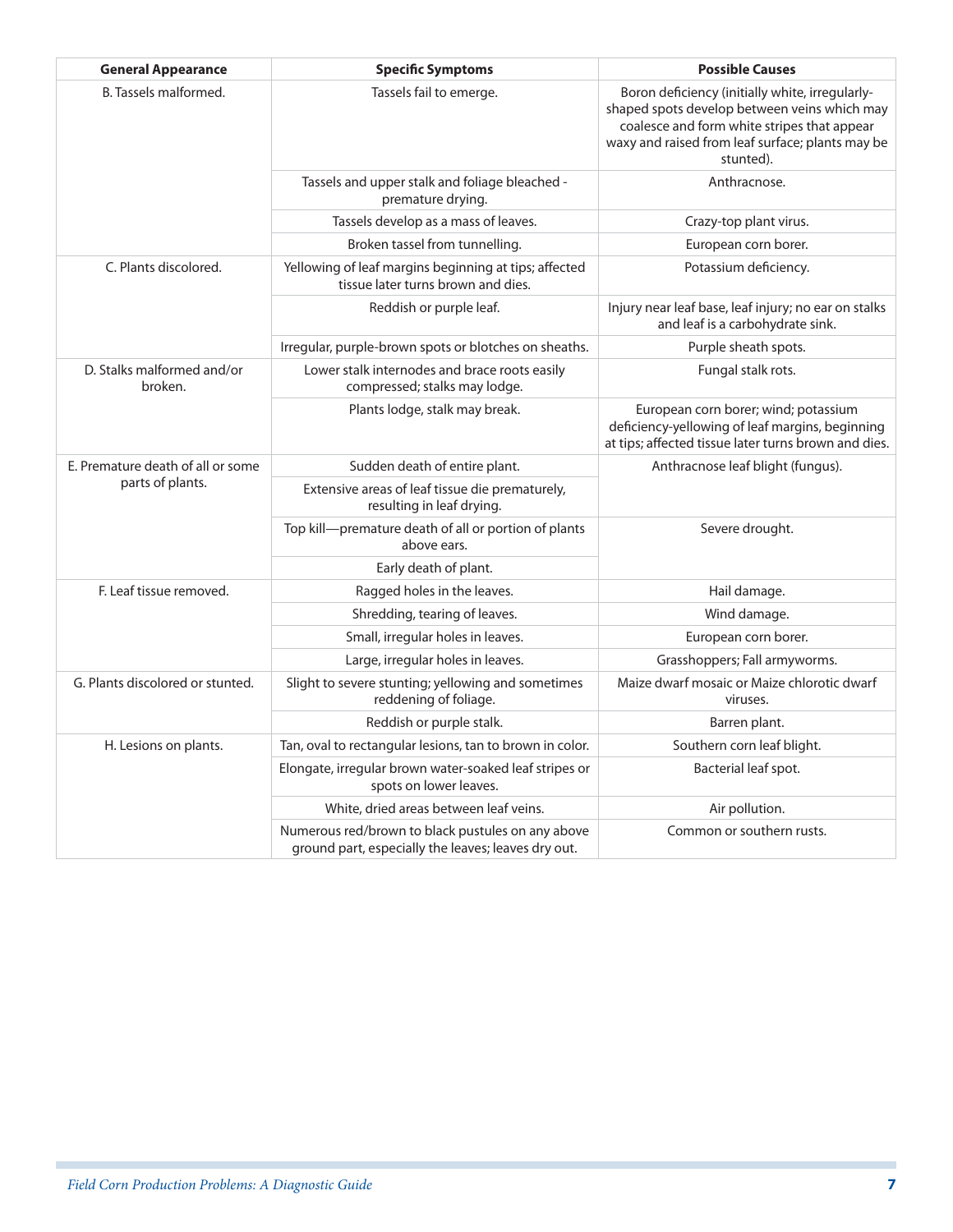| <b>General Appearance</b> | <b>Specific Symptoms</b>                                                          | <b>Possible Causes</b>                                                                                                                                                                                                                                                                                                                                                                               |
|---------------------------|-----------------------------------------------------------------------------------|------------------------------------------------------------------------------------------------------------------------------------------------------------------------------------------------------------------------------------------------------------------------------------------------------------------------------------------------------------------------------------------------------|
| I. Damage to ears.        | Large chunks removed from husks and ears; kernels<br>eaten off.                   | Corn earworm usually feed near the ear tip;<br>European corn borer-bore into kernels and<br>cobs; fall armyworms; cucumber beetles; corn<br>sap beetles.                                                                                                                                                                                                                                             |
|                           | Tunneling or chewing; feeding on kernels.                                         |                                                                                                                                                                                                                                                                                                                                                                                                      |
|                           | Ears drop to ground.                                                              | European corn borers (feeding damage to ear<br>shanks and hybrid is susceptible to ear drop).                                                                                                                                                                                                                                                                                                        |
|                           | Barren stalks.                                                                    | Maize dwarf mosaic or maize chlorotic dwarf<br>viruses; High temperatures during pollination<br>causing sterility; Drought; Timing of silking not<br>synchronized with pollen shed; Plant population<br>too high; Low fertility; Silks clipped back by<br>insects; Corn leaf aphids-caused delay or failure<br>of silking; 2, 4-D herbicide injury-applied during<br>tasseling or pollen shed stage. |
|                           | Excessive ear shoots, which are leafy and barren.                                 | Crazy-top plant virus.                                                                                                                                                                                                                                                                                                                                                                               |
|                           | Soft, glistening galls on the ear, later black and<br>powdery.                    | Common smut fungus.                                                                                                                                                                                                                                                                                                                                                                                  |
|                           | Ears twisted with irregular kernel rows and<br>imperfectly developed ear tips.    | Phosphorus deficiency.                                                                                                                                                                                                                                                                                                                                                                               |
|                           | Horizontal cut or split in seed coats.                                            | Silk-cut, most common in inbreds.                                                                                                                                                                                                                                                                                                                                                                    |
|                           | Red streaking of seedcoats, most common at ear tips.                              | Kernel red streak.                                                                                                                                                                                                                                                                                                                                                                                   |
| J. Ears rot or are moldy. | Individual kernels or scattered of kernels with pinkish<br>mold.                  | Fusarium fungal kernel ear rot.                                                                                                                                                                                                                                                                                                                                                                      |
|                           | Pink to red mold growing through kernels from the<br>silk end.                    | Gibberella fungus or red ear rot.                                                                                                                                                                                                                                                                                                                                                                    |
|                           | Powdery, green or blue-green mold on and between<br>kernels, usually at ear tips. | Penicillium fungal rot.                                                                                                                                                                                                                                                                                                                                                                              |
|                           | Chaffy ears; soft cob.                                                            | Nigrospora fungal ear or cob rot. Potassium<br>deficiency.                                                                                                                                                                                                                                                                                                                                           |
|                           | Husk bleached; white mold between kernels starting<br>at the base of ear.         | Diplodia fungal ear rot.                                                                                                                                                                                                                                                                                                                                                                             |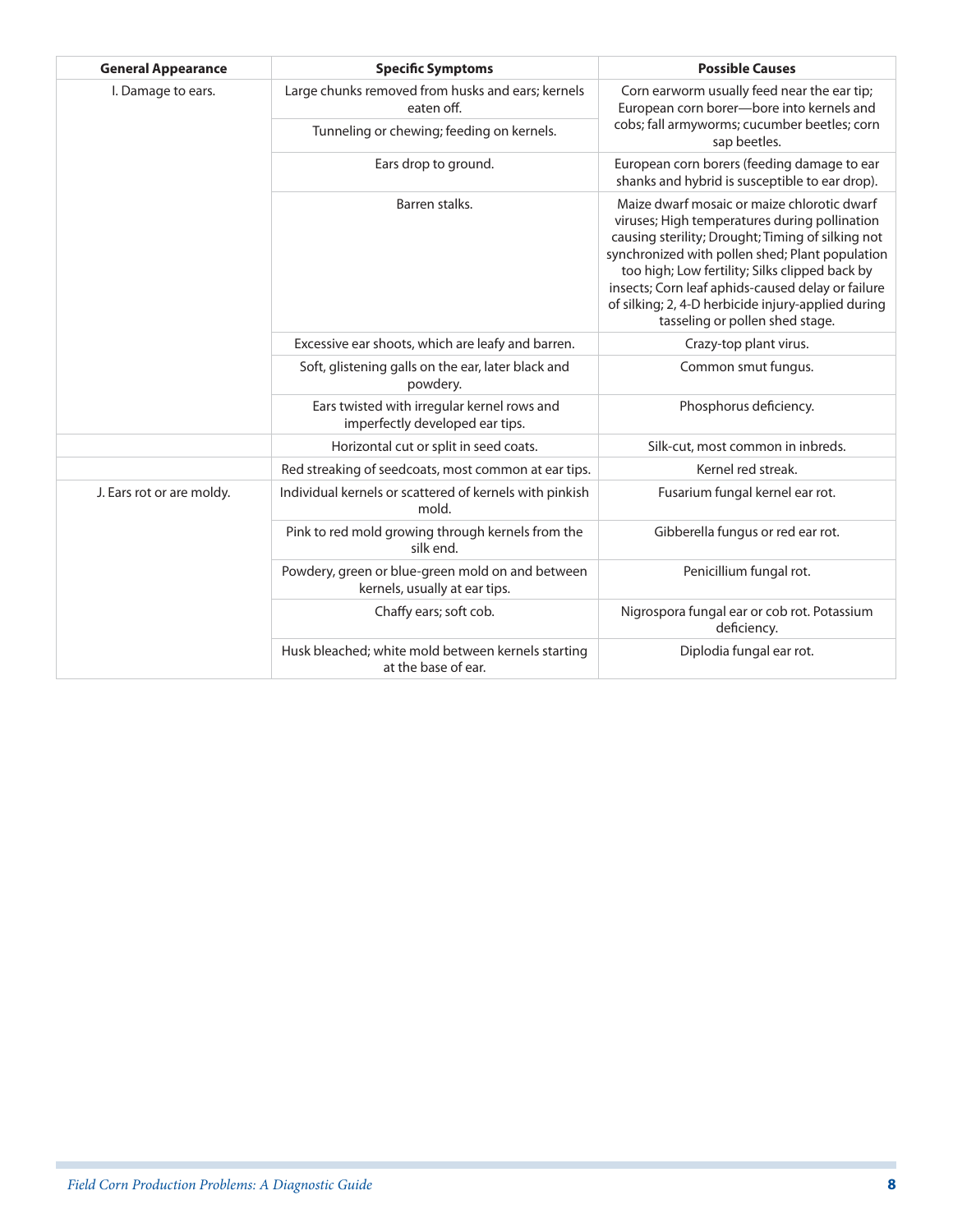#### Table 2. Herbicide injury guide.

| <b>Herbicide US Common and Trade</b><br><b>Name</b>                                                 | <b>Symptoms</b>                                                                                                                                                                                                                                                                                                                                                                                                                                     | <b>Remarks</b>                                                                                                                                                                                                                                                                                                   |
|-----------------------------------------------------------------------------------------------------|-----------------------------------------------------------------------------------------------------------------------------------------------------------------------------------------------------------------------------------------------------------------------------------------------------------------------------------------------------------------------------------------------------------------------------------------------------|------------------------------------------------------------------------------------------------------------------------------------------------------------------------------------------------------------------------------------------------------------------------------------------------------------------|
| Triazine (several products simazine<br>(Princep), ametryn (Evik), etc.                              | Gradual interveinal chlorosis. Leaves may die back,<br>form tips, and turn light brown. Height of plants may<br>be highly variable. Where severe, entire plants may<br>be killed. Ametryn applied within 3 weeks before<br>tasseling may affect pollination.                                                                                                                                                                                        | Injury may occur on sandy soils low in organic<br>matter or due to excessive rates. Cool, wet<br>weather, or other factors adversely affecting<br>plant's metabolism.                                                                                                                                            |
| Acetanilides<br>metolachlor (Dual), propachlor<br>(Ramrod), etc.                                    | Injured seedlings and older plants may have stunted<br>or malformed shoots that fail to unfurl. Plants may<br>tend to leaf out underground; may have some<br>"laddering."                                                                                                                                                                                                                                                                           | Cool, wet weather prior to emergence is usually<br>associated with injury, but the majority of<br>plants will grow out of the damage.                                                                                                                                                                            |
| Thiocarbamates products;<br>Butylate, (Sutan), EPTC (Eptam,<br>Eradicane), vernolate (Vernam), etc. | Extreme stunting, twisting, bending and<br>malformation of plants. Expanding leaves may<br>rupture and shred. Ear malformation may occur.                                                                                                                                                                                                                                                                                                           | A "safening agent" added to formulations<br>reduces injury to maize. Hybrids differ in<br>sensitivity.                                                                                                                                                                                                           |
| 2,4-D products.                                                                                     | Pre-emergence applications may produce severe<br>stunting and malformation of roots and shoots. Post-<br>emergence directed sprays may cause fasciation and<br>upcurling of the brace roots. 2,4-D applied "over-the-<br>top", especially on a hot day, may cause stalks to be<br>brittle and break. Occasionally, a new leaf will fail<br>to unfurl (onion-leaf). Applied near tasseling or at<br>silking time, 2,4-D may interfere with seed set. | Do not apply 2,4-D with atrazine and oil.<br>Temperature and humidity at or near time of<br>application, growth stage of maize, genetic<br>susceptibility method of application, and rate<br>all influence amount of post-emergence injury.<br>To avoid breakage, avoid cultivating while<br>plants are brittle. |
| Benzoic acid products -<br>Dicamba (Banvel), etc.                                                   | Misapplication may cause onion leafing, proliferation<br>of inhibited roots, abnormal brace root formation or<br>fasciation. Lodging may occur from post-emergence<br>applications. Resembles 2,4-D injury symptoms.                                                                                                                                                                                                                                | Dicamba applied pre-emergence may<br>cause injury, especially when unfavorable<br>environmental conditions exist during seedling<br>emergence.                                                                                                                                                                   |
| Phenylureas products-<br>Linuron (Lorox), etc.                                                      | Injury is similar to that caused by triazine herbicides.<br>Yellowing occurs first at leaf tips and margins<br>followed by browning. Entire leaves may turn yellow<br>and die.                                                                                                                                                                                                                                                                      | This compound is taken up by the roots and<br>translocated to the foliage. Can also affect plant<br>growth if applied post-emergence.                                                                                                                                                                            |
| Bipyridilium products-<br>(Paraquat, Gramoxone), etc.                                               | Leaf tissue turns brown and dies in flecks or spots<br>where contacted by spray droplets; may superficially<br>resemble bacterial or fungal leaf blight.                                                                                                                                                                                                                                                                                            | A non-selective contact herbicide with<br>no significant soil activity. Not commonly<br>recommended for directed post-emergence<br>use in corn.                                                                                                                                                                  |
| Dinitroanalin products-<br>Pendimethalin (Prowl), trifluralin<br>(Treflan), etc.                    | Reduced stand, stunting, or uneven plant height,<br>purpling of leaves with roots somewhat pruned and<br>"clubby" at ends. Injury from pendimethalin may<br>result from direct pre-plant application.                                                                                                                                                                                                                                               | Incorporation of pendimethalin increases risk<br>of injury. May be confused with injury from<br>nematodes. Major damage is from carryover<br>residue; chemicals differ in their persistence.                                                                                                                     |